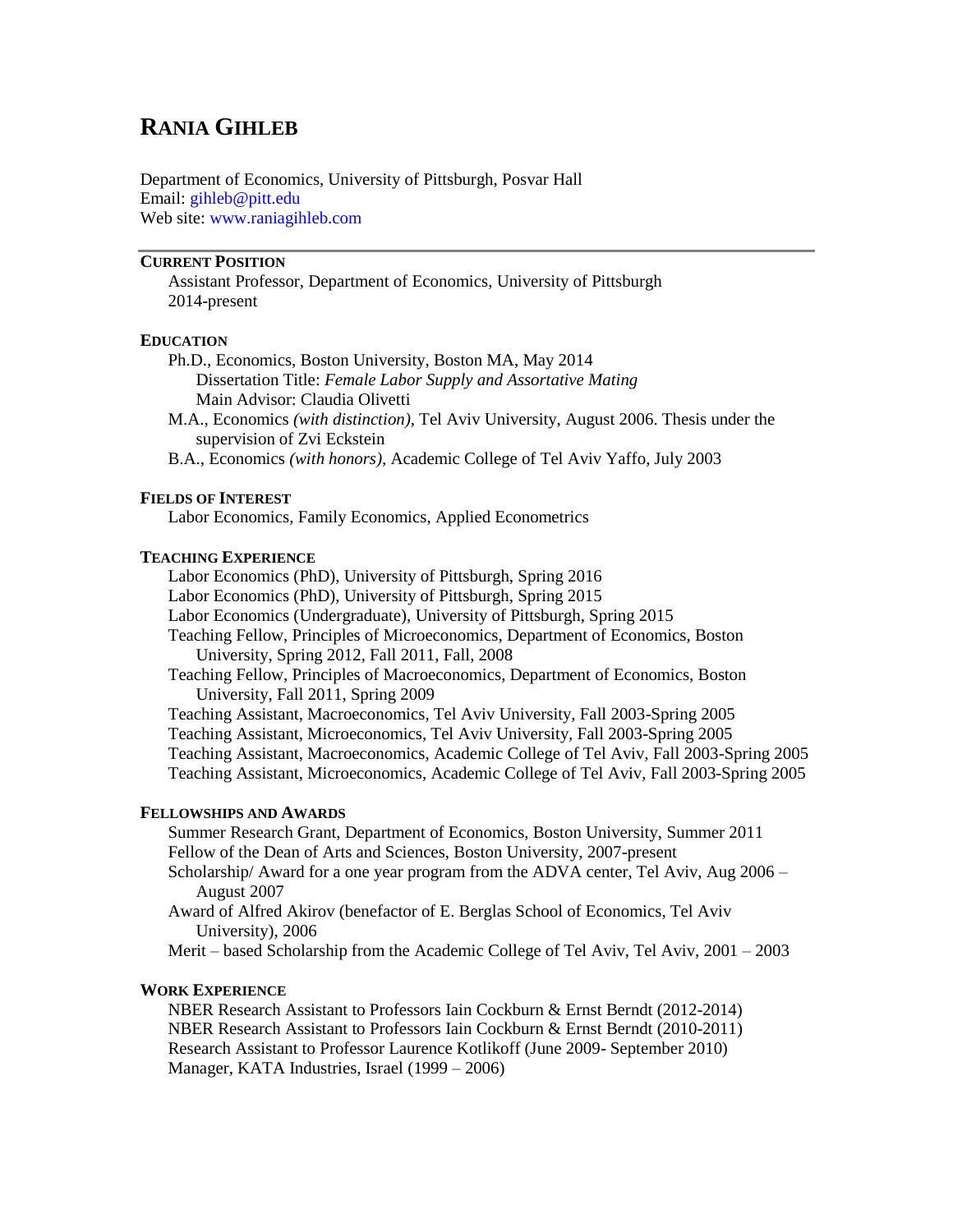## **WORKING PAPERS**

- "Dynamic Effects of Educational Assortative Mating on Labor Supply," (with Osnat Lifshitz), October 2015.
- "Nuns and the Effects of Catholic Schools. Evidence from Vatican II," (with G. Osea Giuntella), July 2015.
- "Educational Assortative Mating for Blacks and Whites since the 1960s," with Kevin Lang, January 2014.

## **WORK IN PROGRESS**

"The Closing of the Gender Gap in Marriage Wage Premium"

"Putting Off Retirement to Keep Being Your Kids' ATM," (with Zvika Eckstein and Osnat Lifshitz)

"Marriage of Equals and Inequality"

"A Late Start: The Effects of Generation Y's Delayed Entry into the Workforce on Generation Z's Prospects," (with Osnat Lifshitz)

# **CONFERENCES & PRESENTATIONS**

Eastern Economic Association Conference 2015

Society of Labor Economists Meetings 2014

Family Economics and Family Policy Workshop, Centre for European Economic Research (ZEW Mannheim), November 2013

North American Summer Meeting of the Econometric Society (NASM), University of Southern California, Los Angeles, June 2013

Royal Economic Society (RES), Royal Holloway, University of London, London, April 2013 European Association of Labour Economists (EALE), Bonn, September 2012

European Society for Population Economics (ESPE), Bern, June 2012

Population Association of America (PAA), 2012 Annual Meeting, San Francisco, May 2012 Association for the Study of Religion, Economics and Culture (ASREC), Orange County, March 2012

### **REFEREEING ACTIVITY**

Demography, Journal of European Economic Association, Journal of Human Resources, Journal of Labor Economics, Review of Economic Dynamics, Management Science

**OTHER:** Horseback riding, hiking, running

**LANGUAGES:** English, French, Hebrew, Arabic, Italian

**COMPUTER SKILLS:** STATA, EViews, GAUSS, MATLAB, LATEX, ArcGIS and Excel

**CITIZENSHIP/VISA:** ISRAEL/F1